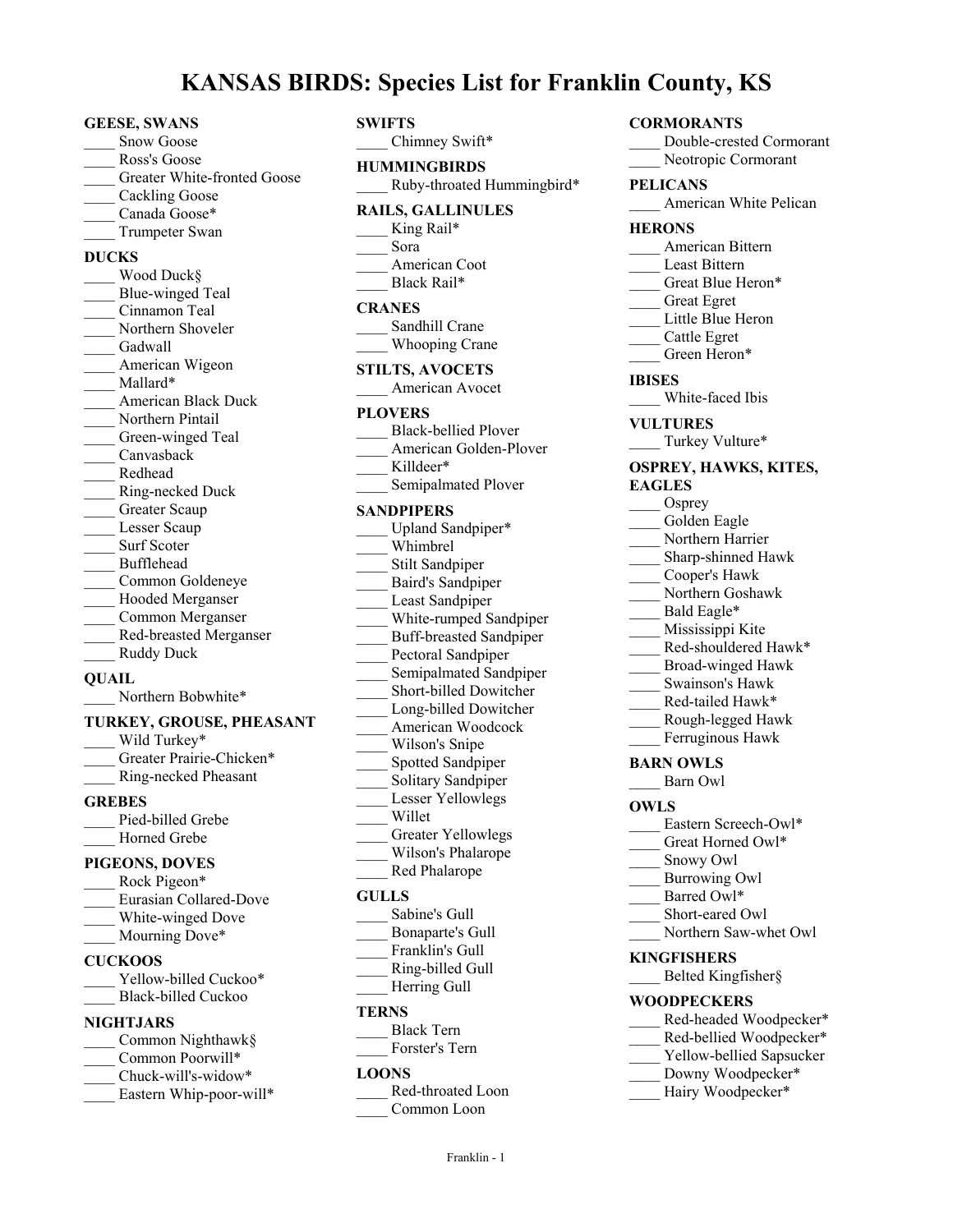| Northern Flicker*   |
|---------------------|
| Dilasted Weednaalta |

\_\_\_\_ Pileated Woodpecker

#### **FALCONS**

American Kestrel\* \_\_\_\_ Merlin Prairie Falcon

#### **FLYCATCHERS**

Great Crested Flycatcher\* Western Kingbird\* Eastern Kingbird\* Scissor-tailed Flycatcher\* \_\_\_\_ Olive-sided Flycatcher Eastern Wood-Pewee\* \_\_\_\_ Yellow-bellied Flycatcher \_\_\_\_ Acadian Flycatcher§ \_\_\_\_ Alder Flycatcher Willow Flycatcher Least Flycatcher Eastern Phoebe\*

#### **VIREOS**

White-eyed Vireo Bell's Vireo\* Yellow-throated Vireo \_\_\_\_ Blue-headed Vireo Philadelphia Vireo Warbling Vireo\* Red-eyed Vireo\*

#### **SHRIKES**

| Loggerhead Shrike* |
|--------------------|
| Northern Shrike    |

#### **JAYS, MAGPIES, CROWS**

- Blue Jay\* \_\_\_\_ Clark's Nutcracker
- American Crow\* \_\_\_\_ Fish Crow

# **CHICKADEES, TITMICE**

Black-capped Chickadee\* \_\_\_\_ Tufted Titmouse\*

#### **LARKS**

Horned Lark\*

#### **SWALLOWS**

- Bank Swallow
- Tree Swallow\*
- N. Rough-winged Swallow\*
- Purple Martin\*
- Barn Swallow\*
- \_\_\_\_ Cliff Swallow\*

# **KINGLETS**

\_\_\_\_ Ruby-crowned Kinglet Golden-crowned Kinglet

# **WAXWINGS**

- \_\_\_\_ Bohemian Waxwing
- \_\_\_\_ Cedar Waxwing§

# **NUTHATCHES**

|                 | Red-breasted Nuthatch    |
|-----------------|--------------------------|
|                 | White-breasted Nuthatch* |
| <b>CREEPERS</b> |                          |
|                 | <b>Brown Creeper</b>     |

#### **GNATCATCHERS**

Blue-gray Gnatcatcher\*

#### **WRENS**

- House Wren\* Winter Wren
- Sedge Wren§
- \_\_\_\_ Marsh Wren
- Carolina Wren\*
- \_\_\_\_ Bewick's Wren

#### **THRASHERS**

- Gray Catbird\*
- Brown Thrasher\*
- Northern Mockingbird\*

#### **STARLINGS**

\_\_\_\_ European Starling\*

#### **THRUSHES**

Eastern Bluebird\* \_\_\_\_ Townsend's Solitaire \_\_\_\_ Veery Gray-cheeked Thrush \_\_\_\_ Swainson's Thrush \_\_\_\_ Hermit Thrush \_\_\_\_ Wood Thrush\* American Robin\*

#### **OLD WORLD SPARROWS**

House Sparrow\*

#### **PIPITS**

\_\_\_\_ American Pipit

# **FINCHES**

- \_\_\_\_ Evening Grosbeak House Finch\*
- Purple Finch
- \_\_\_\_ Common Redpoll
- Pine Siskin American Goldfinch\*

#### **LONGSPURS**

\_\_\_\_ Lapland Longspur \_\_\_\_ Chestnut-collared Longspur \_\_\_\_ Smith's Longspur

### **SPARROWS**

- Grasshopper Sparrow\*
- Lark Sparrow\*
- Lark Bunting\*
- \_\_\_\_ Chipping Sparrow\* \_\_\_\_ Clay-colored Sparrow
- Field Sparrow\*
- Fox Sparrow
- American Tree Sparrow

Franklin - 2

Dark-eyed Junco

- White-crowned Sparrow
- \_\_\_\_ Harris's Sparrow
- White-throated Sparrow
- Vesper Sparrow
- LeConte's Sparrow
- \_\_\_\_ Baird's Sparrow
- Henslow's Sparrow§
- \_\_\_\_ Savannah Sparrow
- Song Sparrow
- Lincoln's Sparrow
- Swamp Sparrow
- Spotted Towhee
- Eastern Towhee\*

## **CHATS**

Yellow-breasted Chat

#### **BLACKBIRDS, ORIOLES**

- Yellow-headed Blackbird
- \_\_\_\_ Bobolink
- Eastern Meadowlark\*
- \_\_\_\_ Western Meadowlark
- Orchard Oriole\*
- Baltimore Oriole\*
- Red-winged Blackbird\*
- Brown-headed Cowbird\*
- \_\_\_\_ Rusty Blackbird
- Brewer's Blackbird
- Common Grackle\*
- Great-tailed Grackle\*

#### **WARBLERS**

- \_\_\_\_ Ovenbird Louisiana Waterthrush\*
- 

Black-and-white Warbler\* Blue-winged Warbler Prothonotary Warbler \_\_\_\_ Tennessee Warbler Orange-crowned Warbler Nashville Warbler Mourning Warbler Kentucky Warbler\* Common Yellowthroat\* \_\_\_\_ American Redstart \_\_\_\_ Cape May Warbler Northern Parula\* Magnolia Warbler Bay-breasted Warbler \_\_\_\_ Blackburnian Warbler \_\_\_\_ Yellow Warbler

\_\_\_\_ Chestnut-sided Warbler Blackpoll Warbler Palm Warbler

Yellow-rumped Warbler Yellow-throated Warbler \_\_\_\_ Black-throated Green Warbler

\_\_\_\_ Canada Warbler \_\_\_\_ Wilson's Warbler

Northern Waterthrush Golden-winged Warbler